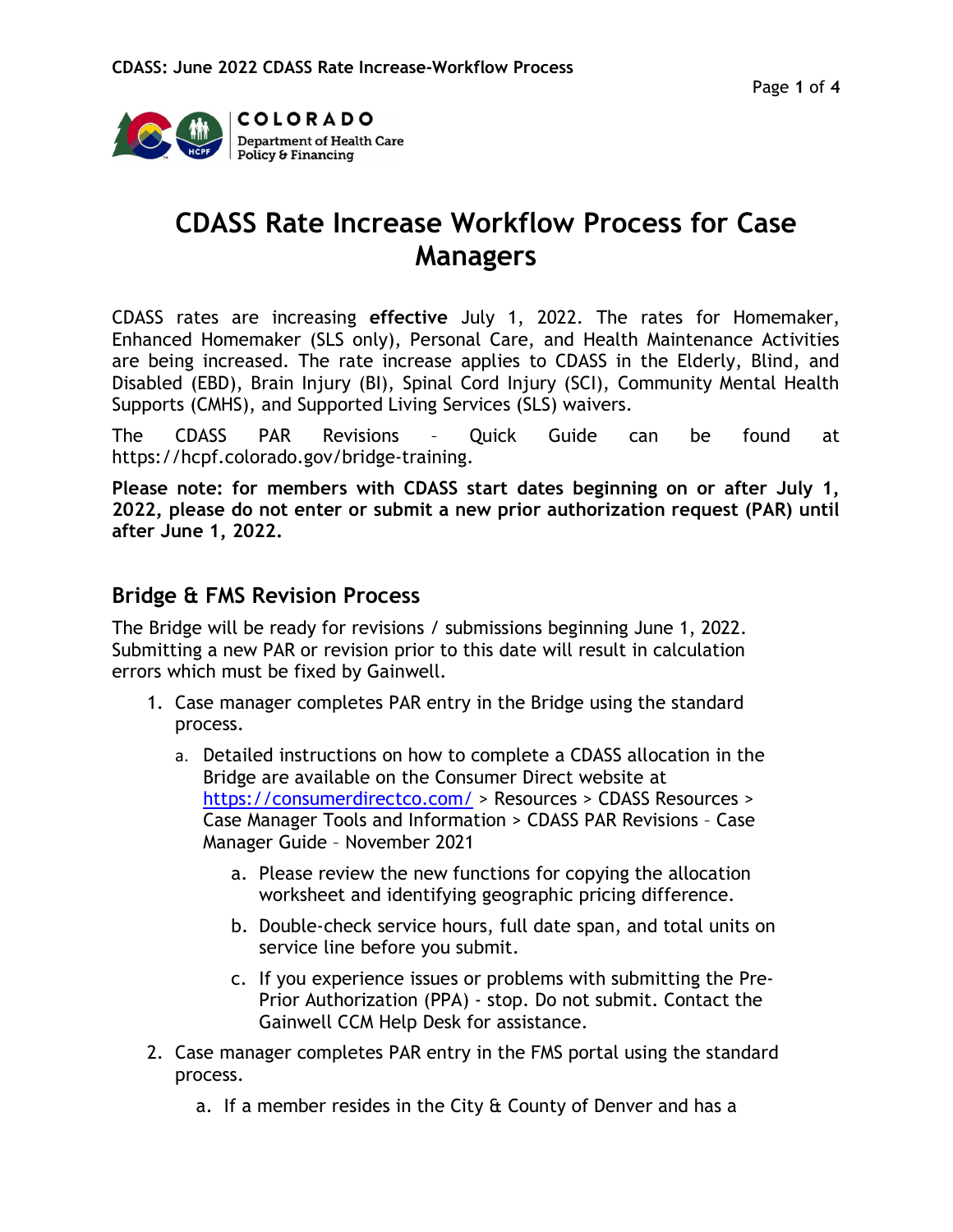differential listed in the Bridge Allocation Worksheet, please record the monthly and annual differential amount with date span. This information must be submitted to the FMS in an additional email to the revision in the portal following the FMS interim process.

b. If you experience issues with the FMS portal or have questions, please contact the FMS vendor for assistance.

### Member Notification Letter Requirements

- 1. Using the appropriate template provided with this workflow, CMs will enter the CDASS member's monthly and annual allocation before and after the July 1, 2022 rate change.
	- a. These amounts are only available in the FMS provider portal once the PAR is approved. Do not use the allocation worksheet or Bridge to determine the monthly allocation amounts.
- 1. CMs must mail the Member Notification Letter by June 16, 2022 to all CDASS members and their Authorized Representatives (AR), if applicable.
- 2. Take note of the approval and mailing dates for the CMA Reporting Requirements.

### Utilization Review/Utilization Management (UR/UM) Requirements

| <b>PAR Type</b>                                                | <b>Telligen Review Required</b> |
|----------------------------------------------------------------|---------------------------------|
| New PAR with HMA or OCC (July 1, 2022 or later)                | Yes                             |
| Revision for Rate Change Only                                  | <b>No</b>                       |
| Revision for Service Needs Change, no HMA and<br>not OCC       | <b>No</b>                       |
| Revision for increased Service Needs Change with<br>HMA or OCC | Yes                             |
| Rate Change triggered Over Cost-Containment                    | <b>No</b>                       |

If a PAR requires submission to Telligen for UR/UM Review, you may substitute the Excel Task & Allocation Worksheets for the 99509 Total Daily Cost procedure code PAR screenshot during the rate change.

- 1. Complete the Excel Task Worksheet and Excel Allocation Worksheet for submission to Qualitrac.
- 2. PARs without other services: upload copies of both worksheets. The 99509 Cost per Day procedure code does not need to be entered.
- 3. PARs with other services: in addition to the worksheets for CDASS, enter the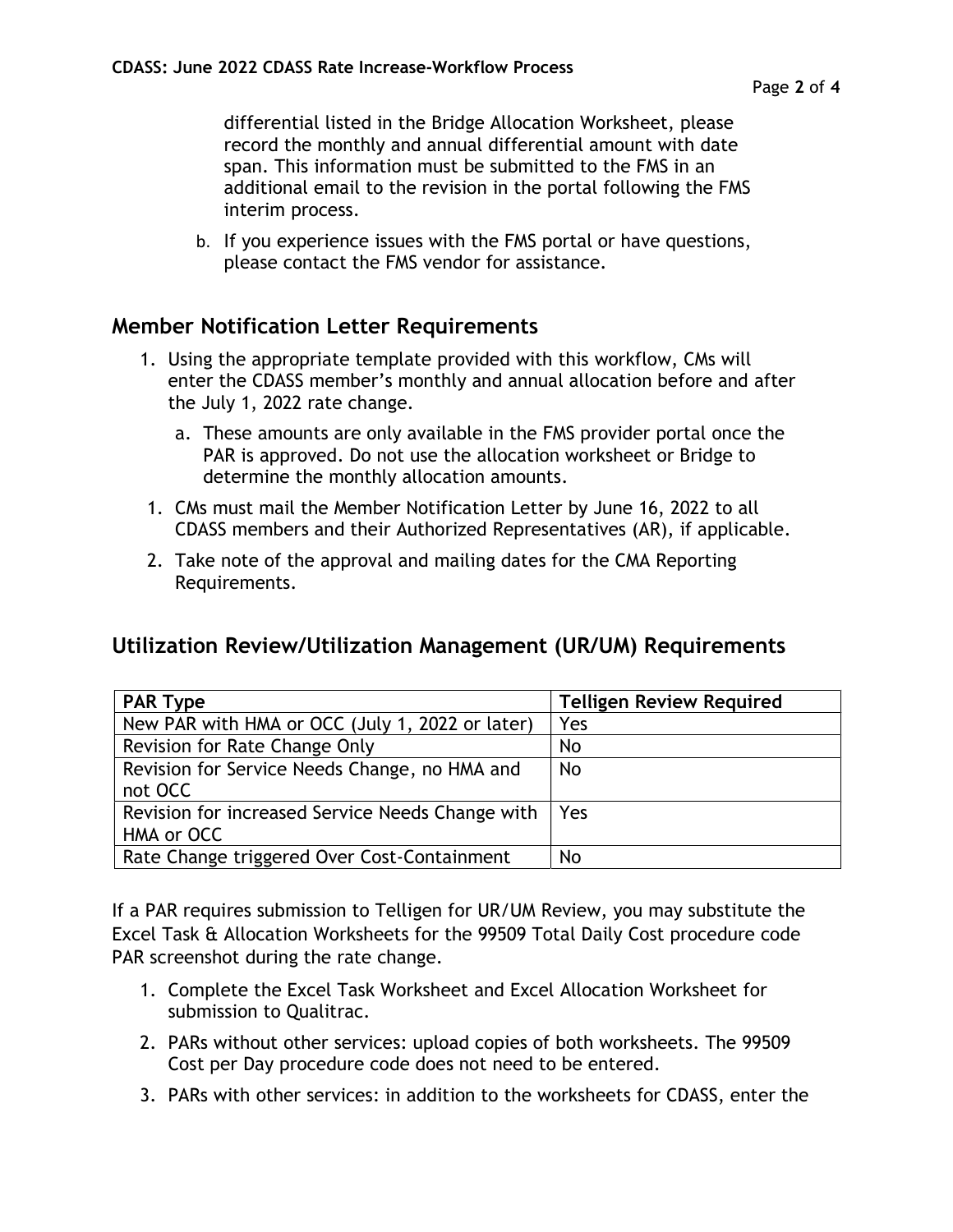other service procedure codes as usual. Enter the Total Daily Cost of all other services on the PAR in the 99509 Cost per Day procedure code.

## Case Management Agency Reporting Requirements

Each CMA must fill out the Department-approved reporting spreadsheet titled "CDASS Member Allocation Notification for Rate Increase Effective 7.1.22" which can be found in the case management agency's SharePoint in the "Case Management-7/1/22 CDASS Rate change" folder. The report must include, but is not limited to:

- 1. The date the PAR was approved/accessed in the FMS portal.
- 2. The mailing date of the Member Notification Letter.

Each case management agency's report must be completed and saved in SharePoint by June 17, 2022.

# Timeline

| June 1, 2022        | Consumer Direct of Colorado (CDCO) will provide the<br>Notification Letter template and the Case Management<br>Agency Reporting spreadsheet to all CMAs.                  |  |
|---------------------|---------------------------------------------------------------------------------------------------------------------------------------------------------------------------|--|
| June 1-15, 2022     | Case managers complete PAR revisions in the Bridge and FMS<br>portals.                                                                                                    |  |
| June 1-15, 2022     | <b>FMS notifies CMs when PAR is approved. CM must go to the FMS</b><br>portal to obtain member monthly allocation amounts required for<br>the Member Notification Letter. |  |
| June 16, 2022       | Deadline for mailing Member Notification Letters to<br>CDASS participants / Authorized Representatives                                                                    |  |
| June 17, 2022       | Case Management Reporting spreadsheet due to the Department<br>(ONE per CMA)                                                                                              |  |
| <b>July 1, 2022</b> | Rate change effective date                                                                                                                                                |  |

# Questions / Support

Please contact the FMS providers for any portal questions, access requests, and/or assistance with locating the member's prior monthly budget and new monthly budget for the Member Notification Letter.

#### Palco

Toll Free Phone: 866-710-0456 and select the option for Colorado Website: https://palcofirst.com/colorado/ Email: CO-CDASS@palcofirst.com

Public Partnerships (PPL)